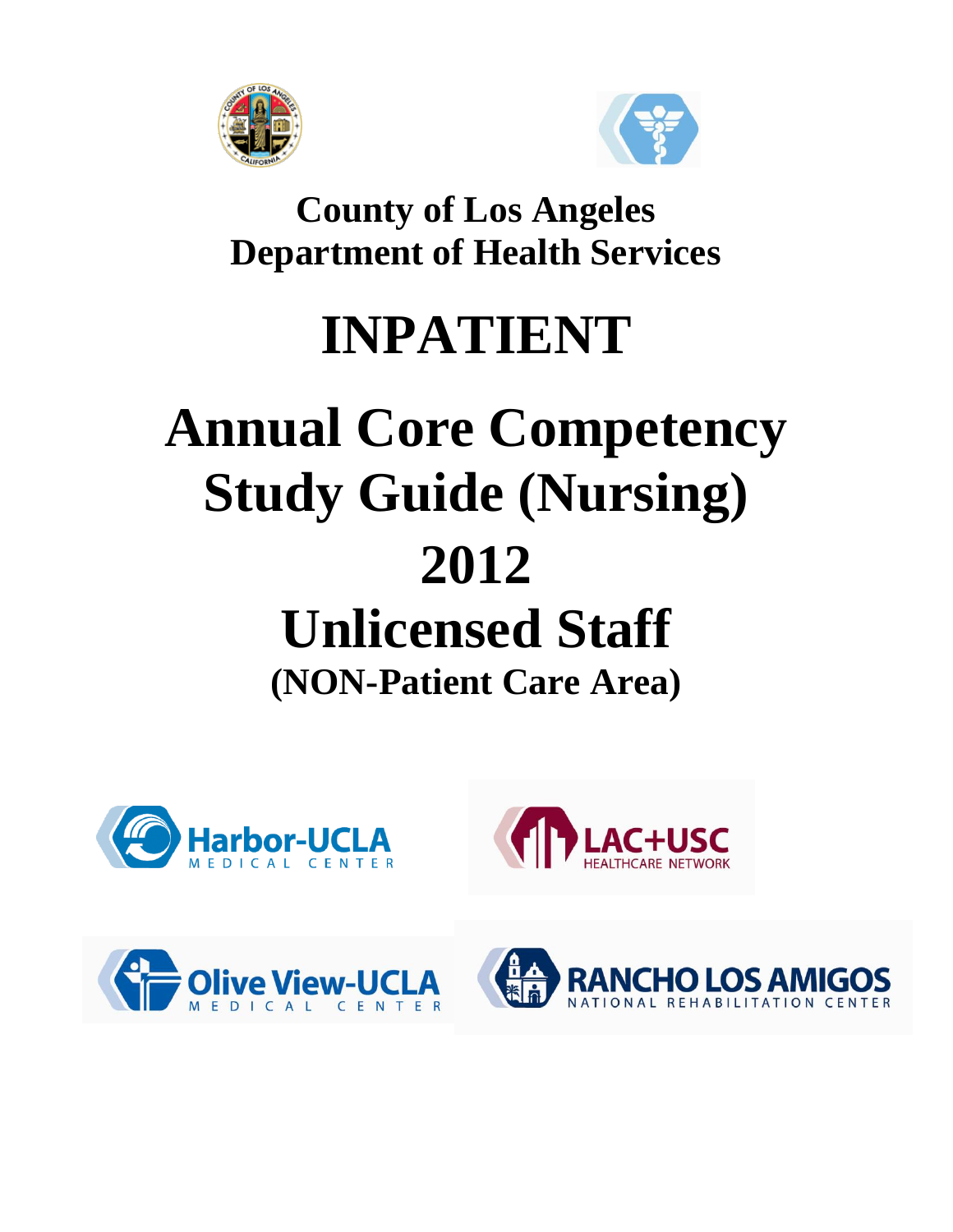#### **2012 DHS INPATIENT ANNUAL CORE COMPETENCY STUDY GUIDE (NURSING): UNLICENSED –- NON-PATIENT CARE AREA PREFACE**

This study guide is designed to update unlicensed nursing department workforce members who do not work in a patient care area on important issues that assist them in providing safe and competent patient care. Unlicensed care providers required to complete the competencies identified in this study guide are unlicensed workforce members who do not work in a patient care area. Unlicensed workforce members who work in a patient care area complete the competencies identified in the "Unlicensed – Patient Care Area" packet.

The following table describes which workforce members must complete the study guide and testing components.

|                                                                                          | <b>Testing Requirements</b>                                     |
|------------------------------------------------------------------------------------------|-----------------------------------------------------------------|
| <b>Workforce Member</b>                                                                  | <b>Written Test</b><br>(Safety: Hand Hygiene, Customer Service) |
| Non-direct care unlicensed staff who<br>do not work in a patient care area<br>including: | X                                                               |
| Clerks<br><b>Secretaries</b><br>Student workers<br><b>Nursing Attendants</b>             |                                                                 |

If your position is not listed in the table or you are not sure in which category you belong, consult your immediate supervisor.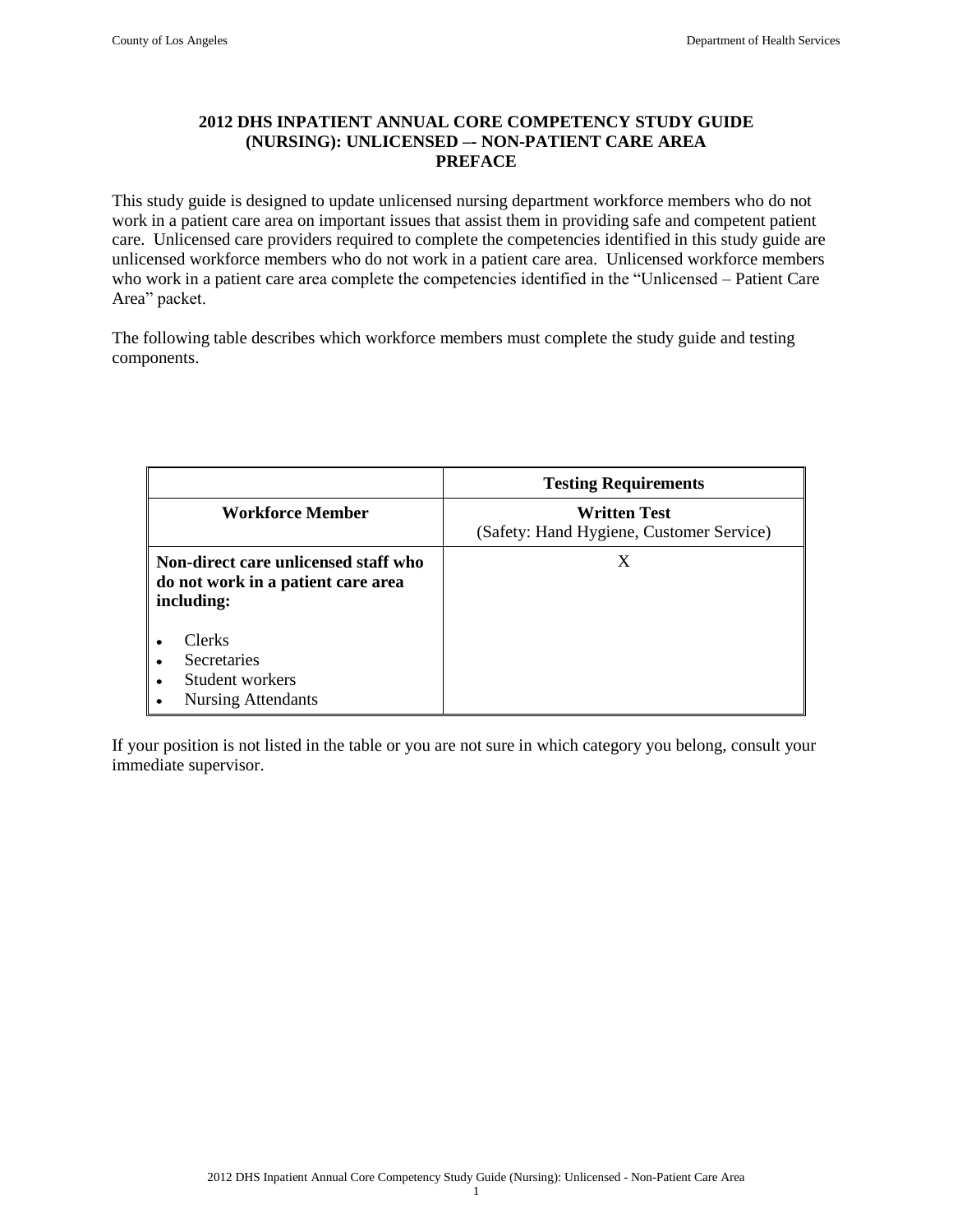#### **2012 DHS INPATIENT ANNUAL CORE COMPETENCY STUDY GUIDE (NURSING): UNLICENSED –- NON - PATIENT CARE AREA TABLE OF CONTENTS**

#### **INSTRUCTIONS FOR COMPLETING THIS STUDY GUIDE**

- 1. Review the content of the study guide.
- 2. Complete the study questions at the end of each section.
- 3. Clinical Nurse Specialists, Clinical Nurse Educators, Nursing Instructors, and Nurse Managers are available to answer questions you may have regarding the content.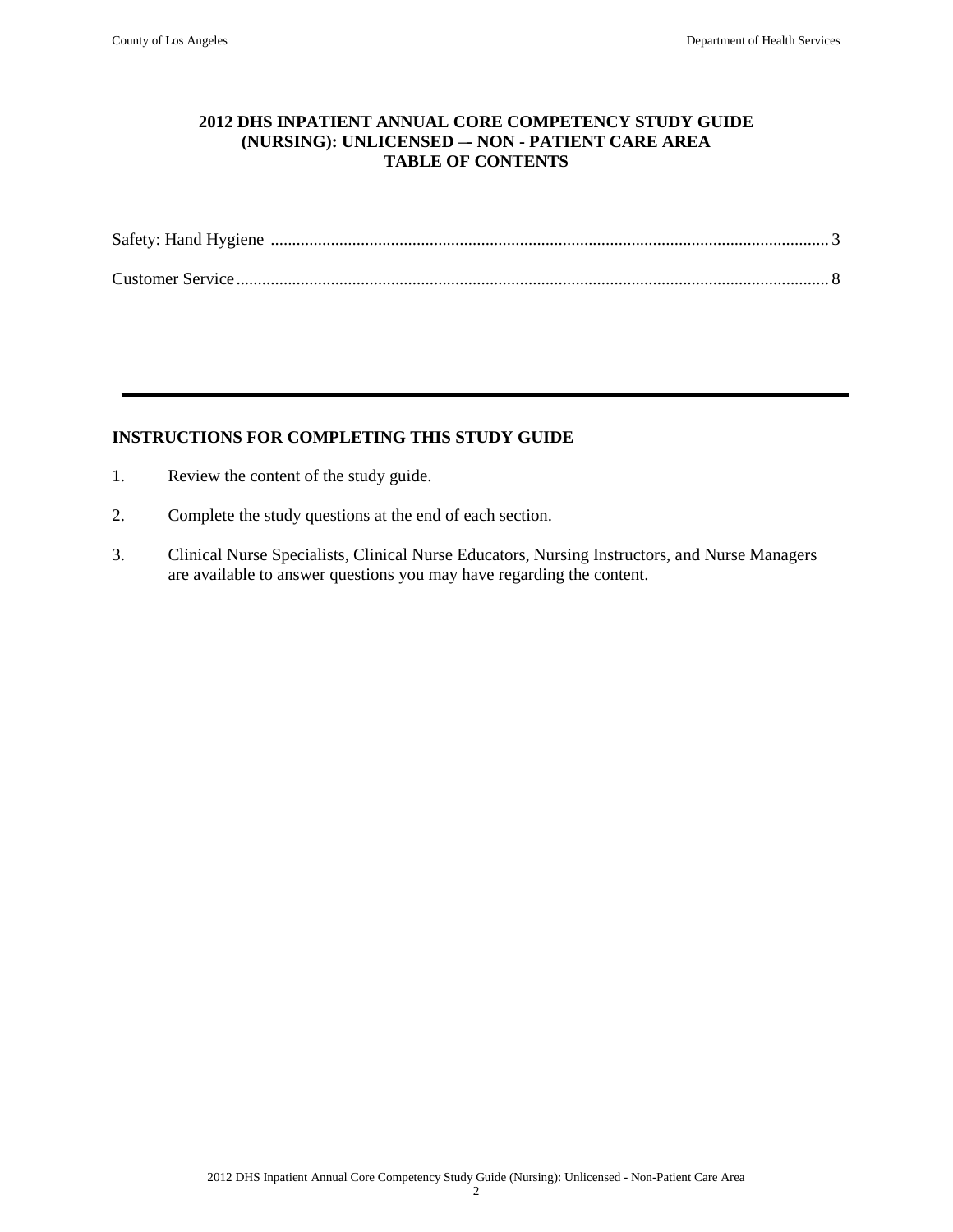#### **SAFETY: HAND HYGIENE**

#### **Objectives**:

Upon completion of this section, the workforce member will be able to:

- 1. Identify the single most important factor for preventing the spread of infection in the healthcare setting.
- 2. Discuss two acceptable methods of routine hand hygiene in the healthcare setting.
- 3. Identify at least two (2) situations in which hand hygiene must be performed by washing hands with soap and water rather than using an alcohol-based hand rub.
- 4. Identify at least two (2) situations in which hand hygiene with an alcohol-based hand rub may be used.
- 5. State the Centers for Disease Control and Prevention (CDC) recommended duration of time hands should be rubbed together when washing with soap and water.
- I. Definitions

*Hand hygiene*. A general term that applies to either handwashing, antiseptic handwash, antiseptic hand rub, or surgical hand antisepsis.

*Antiseptic agent*. Antimicrobial substance that is applied to the skin to reduce the number of microbial flora. Examples include alcohols, chlorhexidine, chlorine, and hexachlorophene.

*Antiseptic handwash.* Washing hands with water and soap or other detergents containing an antiseptic agent.

*Antiseptic hand rub*. Applying an antiseptic hand-rub product to all surfaces of the hands to reduce the number of microorganisms present.

*Decontaminate hands.* To reduce bacterial counts on hands by performing antiseptic hand rub or antiseptic handwash.

*Surgical hand antisepsis*. Antiseptic handwash or antiseptic hand rub performed preoperatively by surgical personnel to eliminate transient and reduce resident hand flora.

- II. Meeting hand hygiene guidelines
	- A. According to the Centers for Disease Control and Prevention (CDC), millions of people acquire a healthcare-associated infection each year.
	- B. Frequent handwashing is the single most important factor for preventing the spread of infections in healthcare settings.
	- C. The Joint Commission requires healthcare organizations to implement a program following CDC or World Health Organization hand hygiene guidelines that consist of developing policies, fostering a "culture of hand hygiene", and monitoring compliance.
	- D. Nursing staff shall use appropriate hand hygiene practices to reduce the transmission of harmful organisms to patients, personnel, and visitors.
	- E. Hand hygiene may be done by either washing the hands with soap and water or cleansing the hands with an alcohol-based hand product.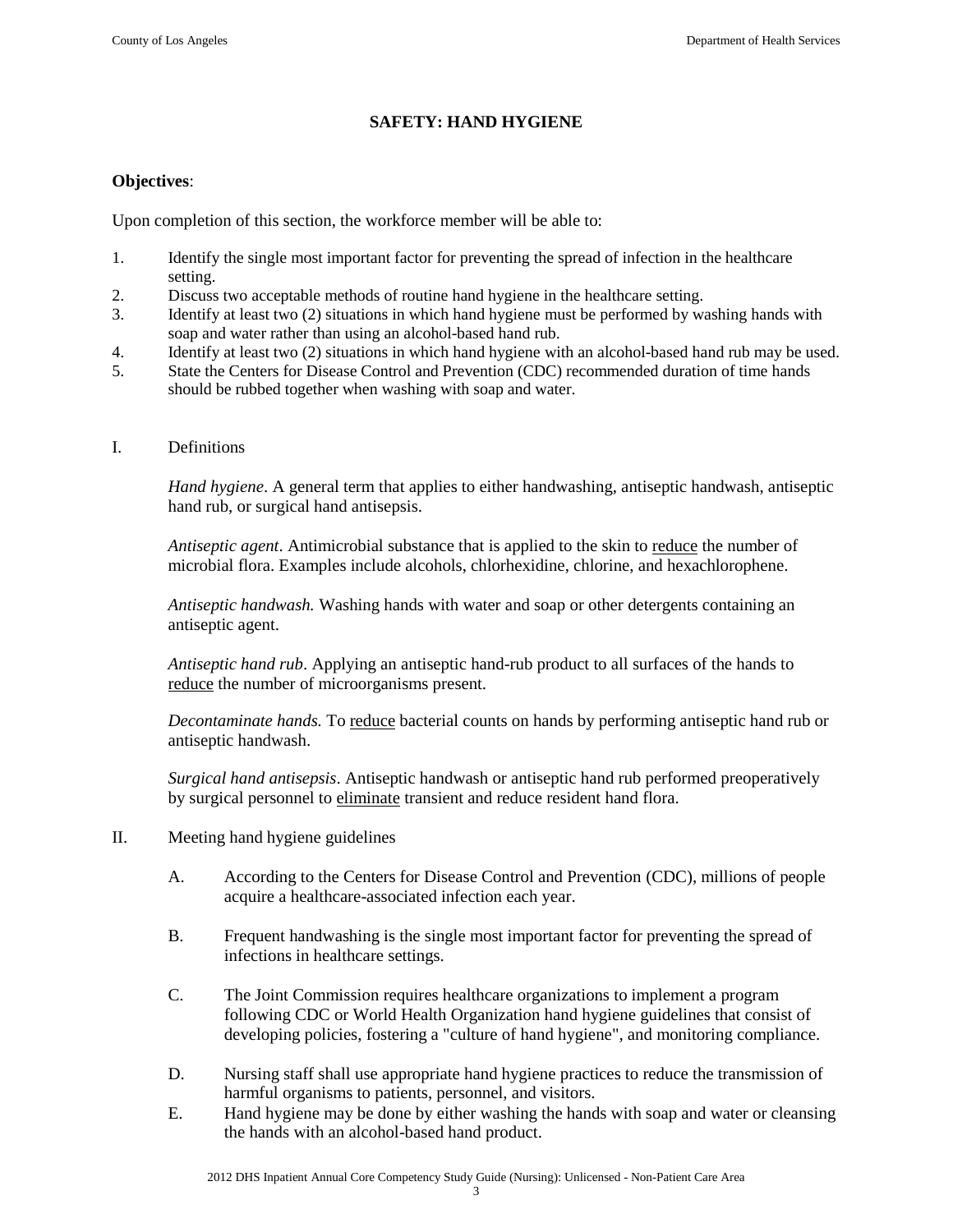- F. According to the CDC, healthcare workers should use an alcohol-based hand rub (a gel, rinse, or foam) to routinely clean their hands between each patient contact, unless hands are visibly soiled.
- III. CDC guidelines for hand hygiene
	- A. Hands must be washed with soap and water in the following situations:
		- 1. When visibly soiled or contaminated with blood or body fluids
		- 2. Before eating
		- 3. After using the restroom
		- 4. After caring for patients with *Clostridium difficile* (commonly referred to as "C. Diff") or *Bacillus anthracis*
		- 5. After taking off gloves if gloves are visibly soiled with blood or body fluids
		- 6. Some alcohol-based hand rub manufacturers recommend washing hands with soap and water after every 5-10 applications of alcohol-based hand rub. Follow facility specific policy/procedure.
	- B. While washing hands with soap and water is always appropriate, an alcohol-based hand rub may be used in the following situations:
		- 1. Before and after having direct contact with a patient
		- 2. Before donning sterile gloves to handle central intravascular catheters
		- 3. Before inserting indwelling urinary catheters, peripheral vascular catheters, or other invasive devices that do not require a surgical procedure
		- 4. After contact with a patient"s intact skin (e.g., when taking a pulse or blood pressure, and lifting a patient)
		- 5. After contact with mucous membranes or non-intact skin if hands are not visibly soiled
		- 6. If moving from a contaminated body-part to a clean-body site during patient care
		- 7. After contact with inanimate objects (equipment, bed, etc.) in patient"s immediate area
		- 8. After removing gloves
- IV. Hand hygiene techniques
	- A. Handwashing
		- 1. Wet hands, wrists to mid-arm
		- 2. Apply soap
		- 3. Create lather with friction
		- 4. Rub hands vigorously for at least 15 seconds (recommended by CDC), covering all surfaces of wrists, hands, and fingers
		- 5. Rinse with water and dry thoroughly using a disposable towel
	- B. Alcohol-based hand hygiene products
		- 1. Apply to palm of one hand
			- a. Hands should be dry when applying alcohol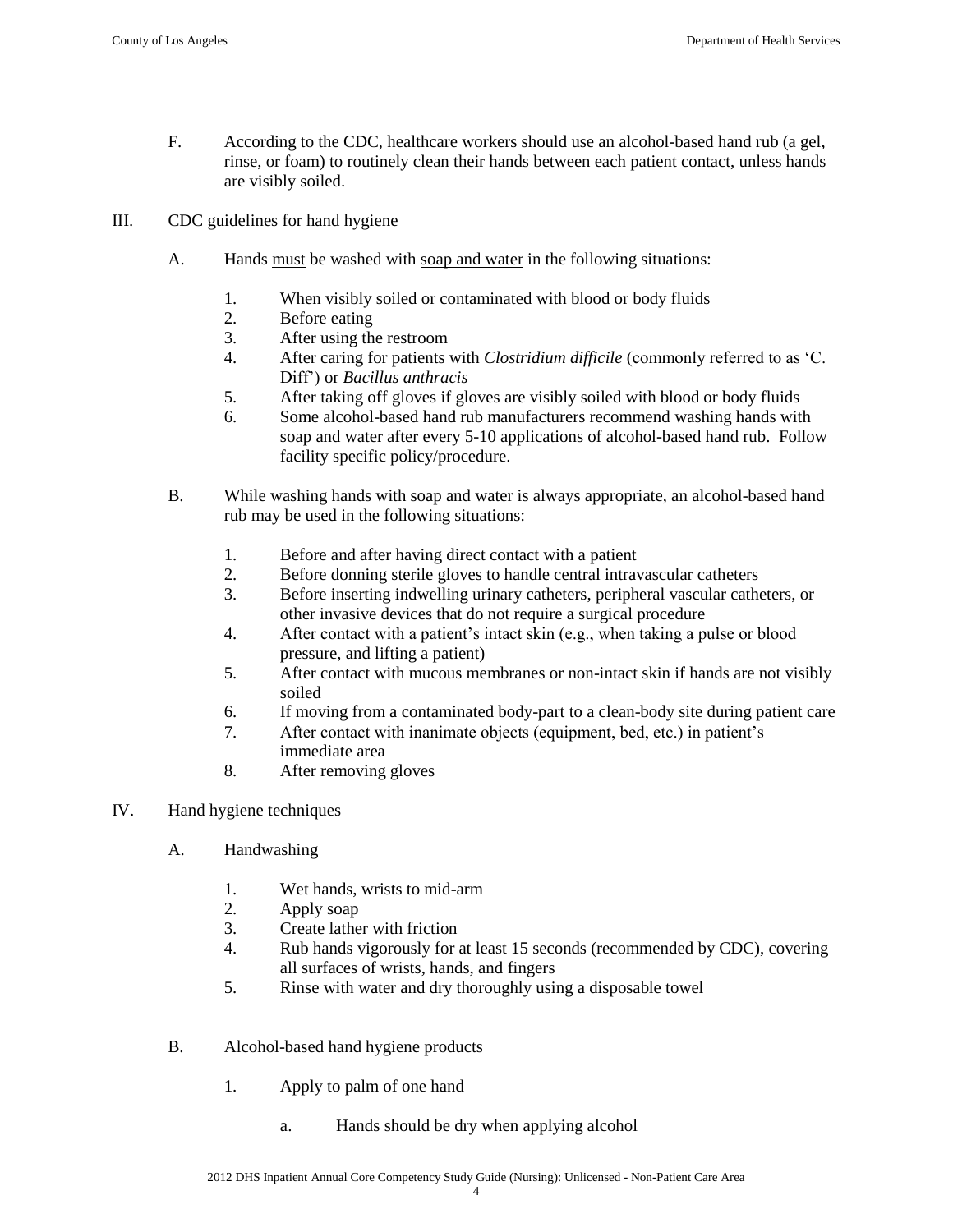- b. Volume of product should be based on manufacturer's recommendation
- 2. Rub both hands together covering all surfaces of hands and fingers until dry

NOTE: The effectiveness of alcohol-based hand hygiene products is affected by several factors, including the type and concentration of alcohol, contact time, amount of alcohol used, and whether the hands are wet when alcohol is used.

#### V. Fingernails/Rings

- A. Long nails, extenders, and artificial fingernails are not permitted for those who have direct contact with patients (who touch the patient as part of their care or service), handle instruments or patient care equipment, or for those who have contact with food.
- B. Natural nails must be clean and should extend no more than  $\frac{1}{4}$  inch beyond the tip of the finger.
- C. Fingernail polish should be in good condition, free of chips, and preferably clear in color.
- D. Wearing rings with stones should be avoided because they can harbor bacteria and also tear gloves.

### **PLEASE COMPLETE THE STUDY QUESTIONS ON THE NEXT PAGE**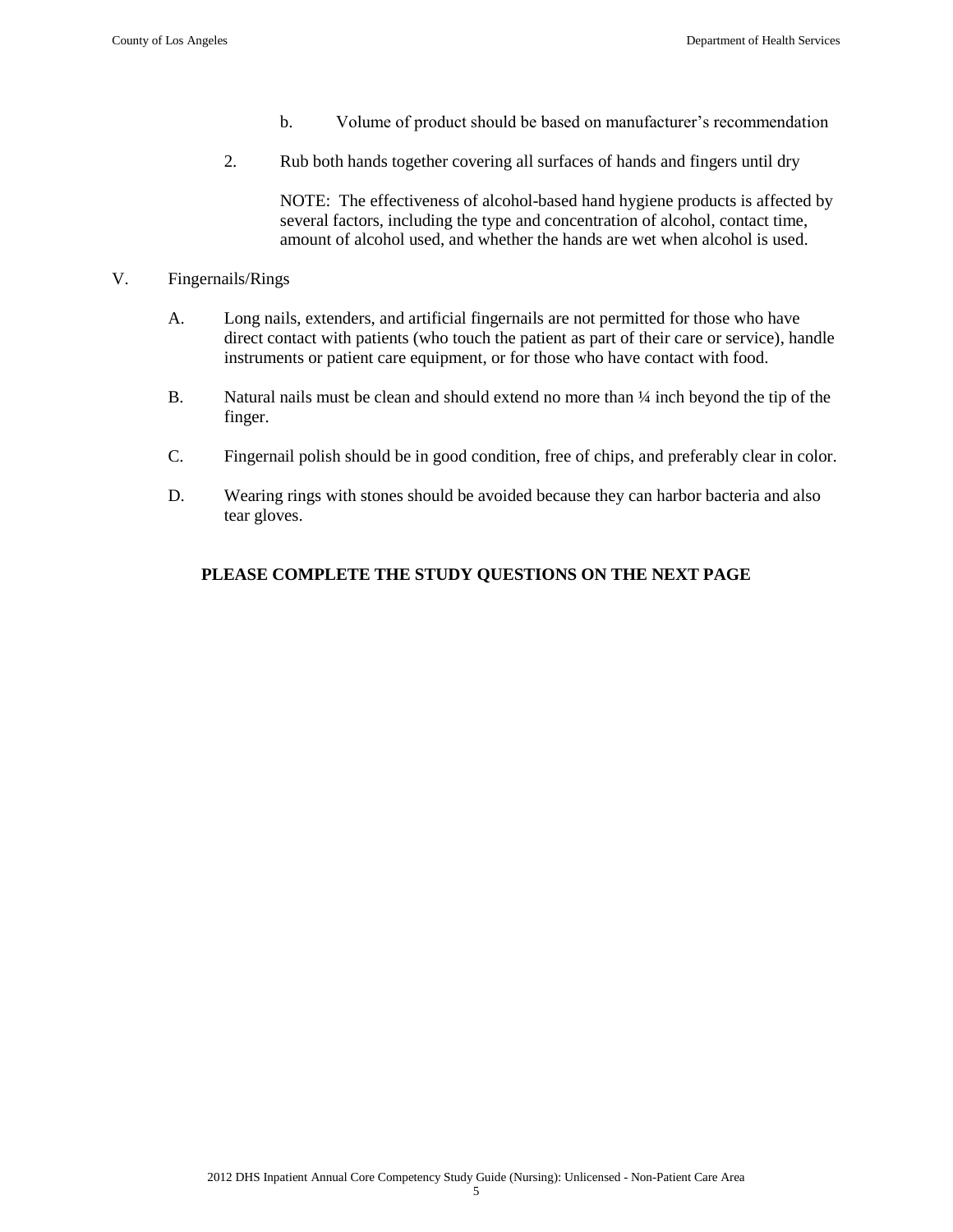#### **HAND HYGIENE Study Questions**

Select the best answer to each question.

- 1. Which of the following is the single most important factor for preventing the spread of infections in healthcare settings?
	- a. Washing hands
	- b. Wearing gloves
	- c. Wearing a mask
	- d. Having annual TB skin tests
- 2. Which of the following are two acceptable methods of routine hand hygiene in the healthcare setting?
	- a. Wearing gloves and using an alcohol-based hand rub
	- b. Washing hands with warm water and double gloving
	- c. Washing hands with soap and water and using an alcohol-based hand rub
	- d. Using an alcohol-based hand rub and washing hands with waterless soap
- 3. According to the Centers for Disease Control and Prevention (CDC), in which of the following situations may hand hygiene with an alcohol-based hand rub be used instead of soap and water?
	- a. After using the restroom
	- b. Before and after having direct contact with a patient
	- c. When hands are visibly soiled with blood or body fluids
	- d. After caring for a patient with *Clostridium difficile (C. diff)*
- 4. According to the Centers for Disease Control (CDC), when washing hands with soap and water hands should be vigorously rubbed together for:
	- a. 10 seconds
	- b. 15 seconds
	- c. 30 seconds
	- d. 60 seconds
- 5. How must hands be cleaned if they have blood or body fluids on them?
	- a. By washing with soap and water
	- b. By using an alcohol-based hand rub
	- c. By soaking in bleach for 30 seconds
	- d. By placing under an ultraviolet light

#### **PLEASE CHECK YOUR ANSWERS TO THE STUDY QUESTIONS**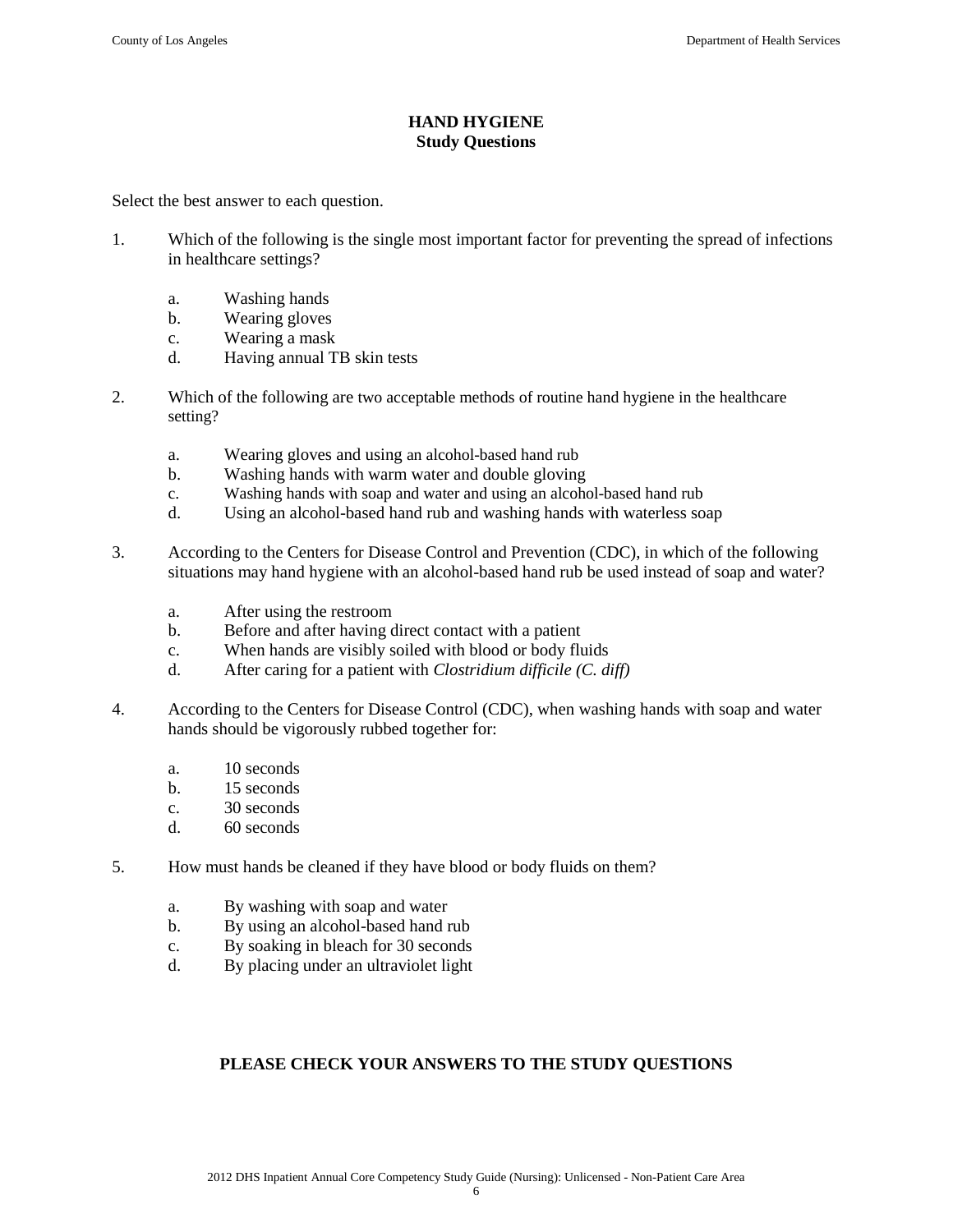#### **HAND HYGIENE Answers to Study Questions**

- 1. a
- 2. c
- 3. b
- 4. b
- 5. a

If you answered all of the questions correctly, go on to the next section. If you missed one or more, read the content again and repeat the study guide questions.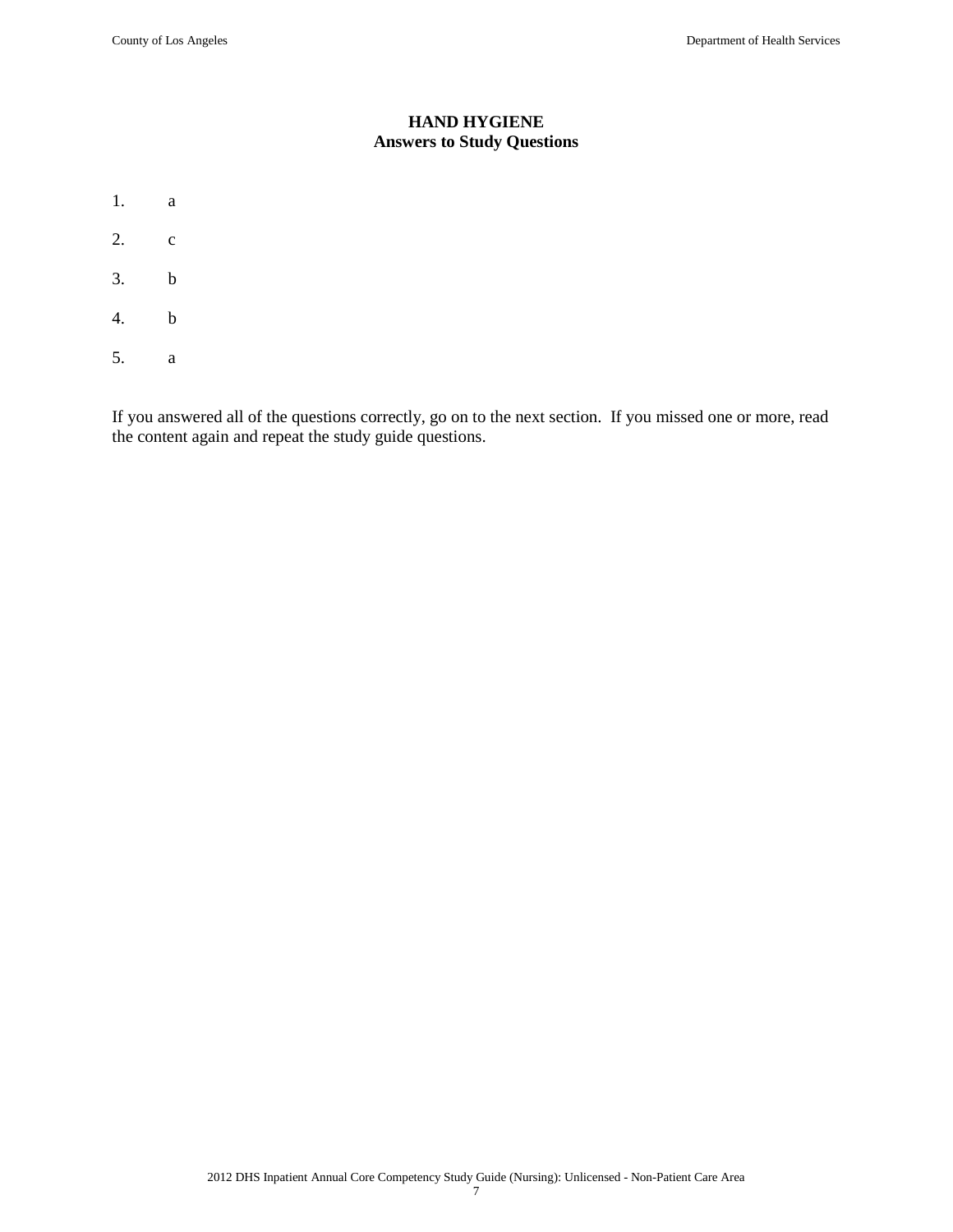$\Box$  $\Box$ 

"Someone calling themselves a customer says they want something called service."

#### **CUSTOMER SERVICE**

#### **Objectives:**

Upon completion of this section, the workforce member will be able to:

- 1. List three ways to provide excellent customer service.
- 2. State three ways to demonstrate polite telephone manners.
- 3. Identify the Department of Health Service's customers, both internal and external.
- 4. Identify correct and incorrect appearance related factors for in-patient DHS workforce members.
- I. Importance of Customer Service

Healthcare is the fastest changing industry in the world today. Hospitals continue to undergo changes in payments, and there is increased competition among healthcare providers for patients.

- A. Hospitals are shifting from provider-centered, where people made choices in the best interest of the hospital, to patient centered, where choices are in the best interest of patients.
- B. Employers buying healthcare for their workers make decisions based on a hospital's ratings and reputation.



- C. Managed care is leading healthcare delivery in the U.S., making hospitals compete with each other for managed care contracts. Customer satisfaction is one area considered by HMOs when deciding which hospitals to include in their contract.
- D. Without customers, we would not have jobs.
- II. Definitions
	- A. *Customer service:* The degree of help and courtesy granted to those you interact with and serve in your facility.
	- B. *Customers* are much more than patients and their families; customers are anyone you meet in your hospital.
	- C. *External customers:* People who come to us from outside the hospital for a service: patients, families, vendors, students, speakers, etc.
	- D. *Internal customers*: Those who work at the facility: doctors, nurses, therapists, custodians, administrative staff, etc.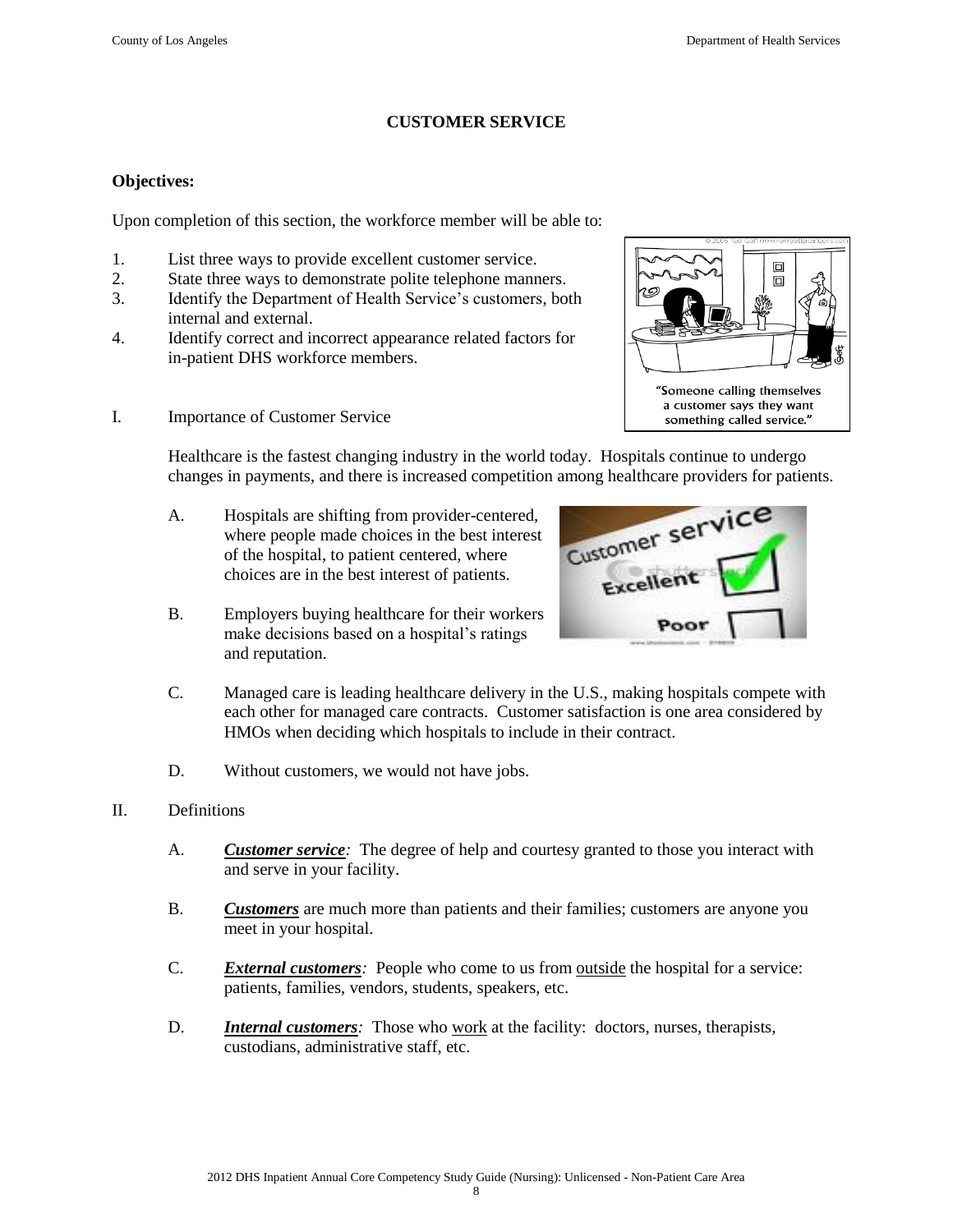#### III. Telephone Manners

A. Telephone manners are a polite response to telephone callers. Manners are important in forming first impressions and set the tone for future interactions. Often, a caller's first contact is with a receptionist, clerk, or operator, making their role very important.

Always remember to:

Speak slowly, clearly, and directly into the mouthpiece held two-finger widths away from your mouth.



- Use your normal tone of voice when answering a call. Lower your voice volume if you tend to speak loudly.
- Do not eat, drink, or chew gum while talking on the phone.
- Try to answer on the second ring.
- Include a friendly greeting, your name, location, and an offer to help when answering the telephone. (Example: "Good Morning, Nursing Administration, this is Mary Brown. How may I help you?")
- Never use slang or swear words.
- Listen to what the caller has to say.
- Be patient and helpful.
- Ask permission before putting the caller on hold. (Example: "May I put you on hold while I check if Dr. Millett is available?")
- Thank the caller for holding when taking the call off hold. (Example: "Thankyou for holding Mr. Choi. The nurse will speak to you in just a minute.")
- When transferring a call, tell the caller to whom they are being transferred. (Example: "Let me give you Dr. Millett's office phone number... Please hold; I will transfer you to Dr. Millett's office.")
- When transferring a call, announce the caller to the person receiving the call. (Example: "Good Morning, this is Mary Brown from nursing administration. I am transferring a call from Mr. Choi.")
- Address all questions and concerns before hanging up the telephone. (Example: "Mr. Choi, Is there anything else I can do for you today?")
- Let the caller hang up first. This lets the caller know you are not in a hurry to get off the phone with them.

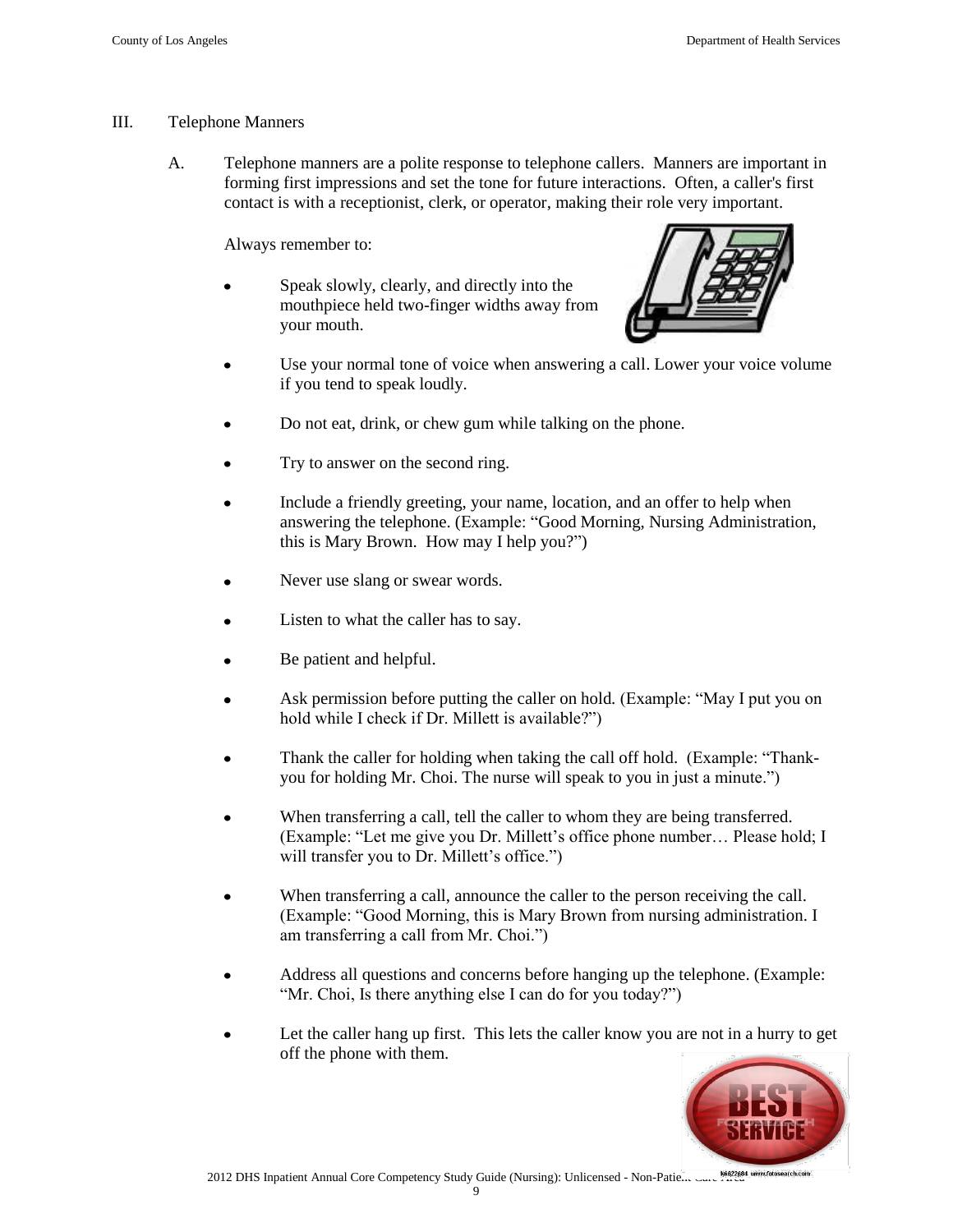- IV. Important Key Phrases:
	- A. What you say is as important as how you say it!

|           | Don't Say:                | <b>Instead Say:</b>                                   |
|-----------|---------------------------|-------------------------------------------------------|
|           | No, or I can't            | What I can do is                                      |
| $\bullet$ | I don't know              | I will find out for you                               |
| $\bullet$ | That is not my job        | I will get someone to help you                        |
| $\bullet$ | You're right, that stinks | I understand your concerns                            |
| $\bullet$ | We are short staffed      | We may be busy, but we are never too busy to help you |
| $\bullet$ | I'm busy right now        | I'll be with you in just a moment                     |

- It's over there I'll take you where you need to go
- B. Helpful Patient Comfort and Communication Strategies
	- Check that each patient is covered and comfortable
	- Do an environmental assessment: Can the patient reach the telephone, water, food tray, TV controls, and trash?
	- Tell the patient that you regularly make rounds to check comfort levels
	- Tell the patient when you will be returning
	- Tell the patient when you are leaving and name of nurse who will be following you
	- When possible, bring relieving nurse into room and introduce the nurse to the patient
- V. Environment: Appearances Matter

When our workplace and staff appear neat and clean, we show respect for our customers and give them confidence in our ability to care for them.

- A. Workplace:
	- Store equipment in its proper place
	- Clean up spills and dispose of trash in a timely manner
	- Keep patient care and employee work areas, hallways,  $\bullet$ and conference rooms clean, neat and clutter free
- B. Workforce members:
	- $\bullet$ Wear identification badges in a visible location above your waist
	- Ensure visitors wear visitor passes. If not, refer them to security for visitor pass
	- Wear appropriate, clean, neat clothing following the hospital's dress code
	- Avoid wearing fragrance/scents; many people have fragrance allergies
	- Use good personal hygiene
	- Hair is to be clean, neat, safely secured, and not to compromise patient care
	- Jewelry must be consistent with the work assignment, not injurious to the patient, nor pose a potential safety problem to the employee
	- Fingernails must be clean and short, not to extend greater than  $\frac{1}{4}$  inch beyond the fingertips. No artificial nails
	- Wear clean shoes with enclosed heels and toe



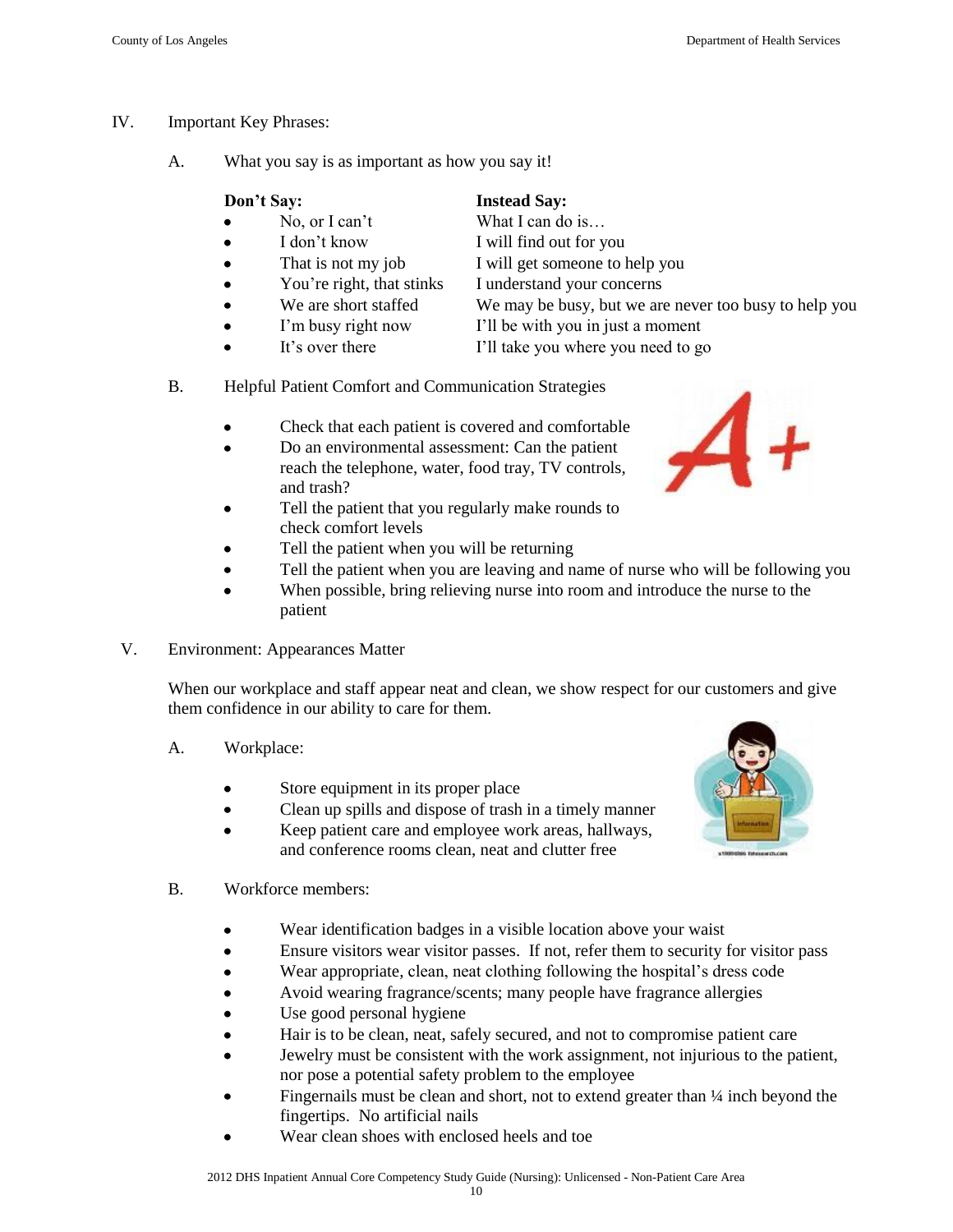#### VI. Practice principles of CUSTOMER SERVICE

- A. Compassion
	- 1. Courteous
		- Welcome customers  $\bullet$
		- Acknowledge customer"s presence  $\bullet$
		- Make eye contact and smile  $\bullet$
		- $\bullet$ Use a pleasant tone of voice
		- Be polite and helpful
		- Do things right the first time
		- Provide customers with choices, when possible
	- 2. Concerned
		- Take time to listen
		- Give the customer your full attention  $\bullet$
		- $\bullet$ Ask if you are unsure whether someone needs help
		- Be willing to explain delays
		- Know where to direct the customer for service
		- If you cannot help, find someone who can
		- Respond quickly to customers' needs
- B. Communication
	- Check customers' understanding  $\bullet$
	- Clarify using questions  $\bullet$
	- $\bullet$ Give clear instructions
	- Speak clearly  $\bullet$
	- Do not use jargon/slang
	- Use the customers' language, if possible

### **PLEASE COMPLETE THE STUDY QUESTIONS ON THE NEXT PAGE**

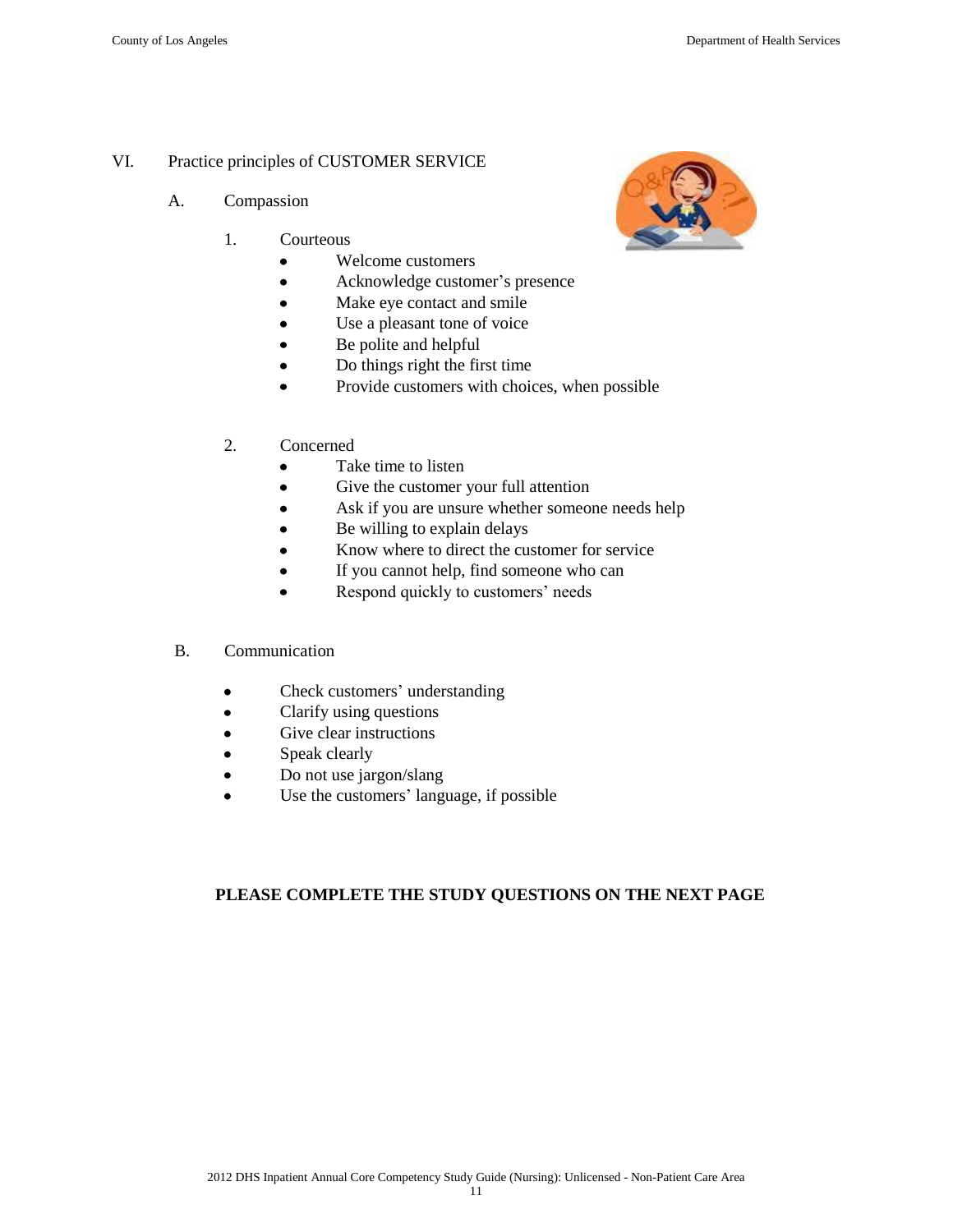### **CUSTOMER SERVICE Study Questions**

Select the best answer to each question.

- 1. One of the reasons customer service is important in healthcare facilities is so that:
	- a. We have lower patient satisfaction
	- b. Our patients seek service elsewhere
	- c. Fewer people require health services
	- d. We can compete with other hospitals
- 2. Which of the following is good customer communication?
	- a. Talk as loud as you can
	- b. Look away when talking to a customer
	- c. Hang up the phone before the caller does
	- d. Thank customers and ask, "Is there anything else I can do for you?"
- 3. How can we provide excellent customer service?
	- a. Store equipment in hallways
	- b. Do tasks right by the fifth time
	- c. Wear name badge below your waist
	- d. Give the customer your full attention
- 4. A customer is anyone you meet at your facility.
	- a. True
	- b. False
- 5. Custodians are the only work force members who must maintain a neat and safe environment.
	- a. True
	- b. False
- 6. When using the telephone speak slowly, clearly, and directly into the mouthpiece.
	- a. True
	- b. False
- 7. Which of the following phrases is most appropriate?
	- a. "I"ll take you where you need to go"
	- b. "No I can"t"
	- c. "I"m busy right now"
	- d. "That is not my job"

#### **PLEASE CHECK YOUR ANSWERS TO THE STUDY QUESTIONS**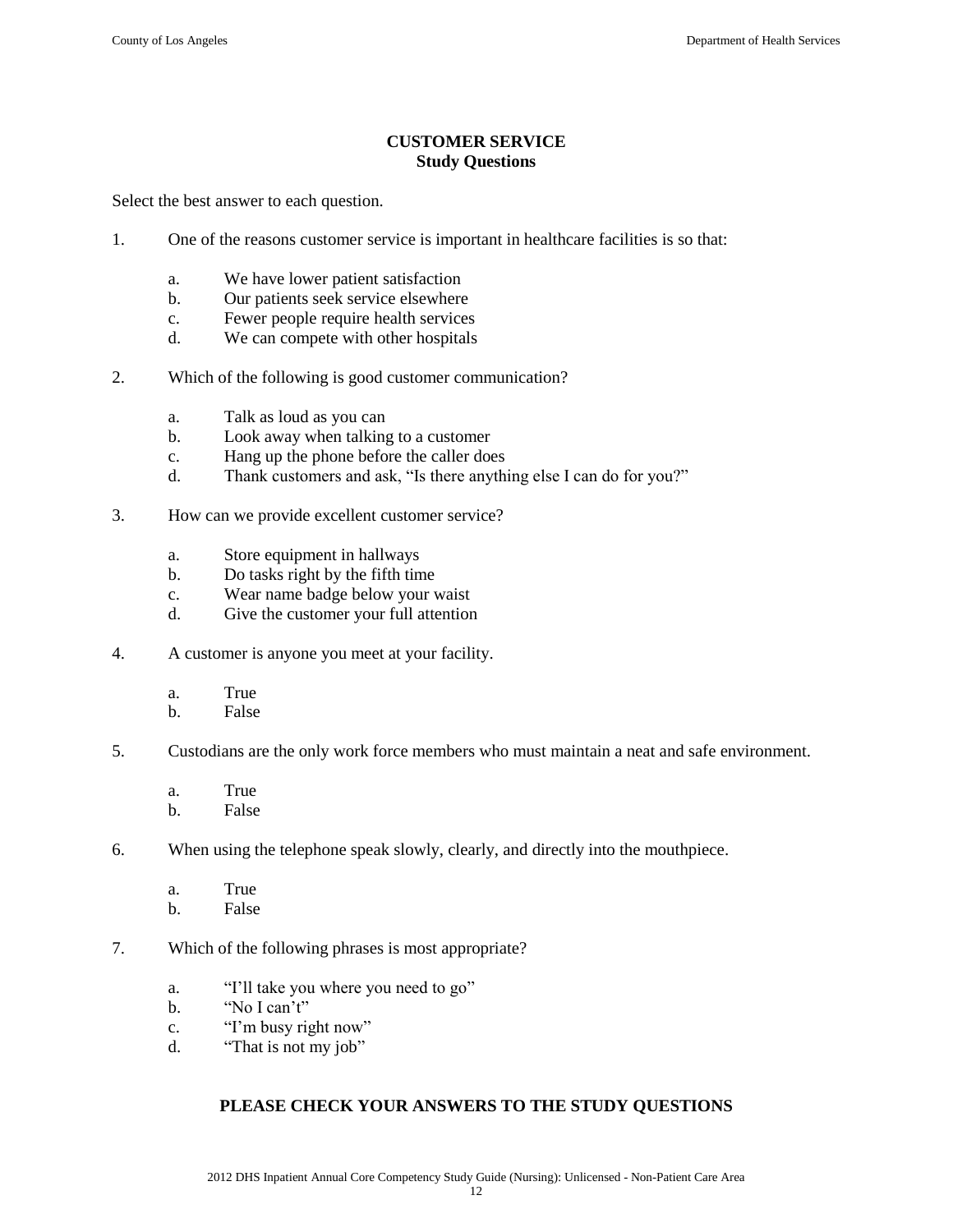#### **CUSTOMER SERVICE Answers to Study Questions**

- 1. d
- 2. d
- 3. d
- 4. a
- 5. b
- 6. a
- 7. a

If you answered all of the questions correctly, go on to the next section. If you missed one or more, read the content again and repeat the study guide questions.